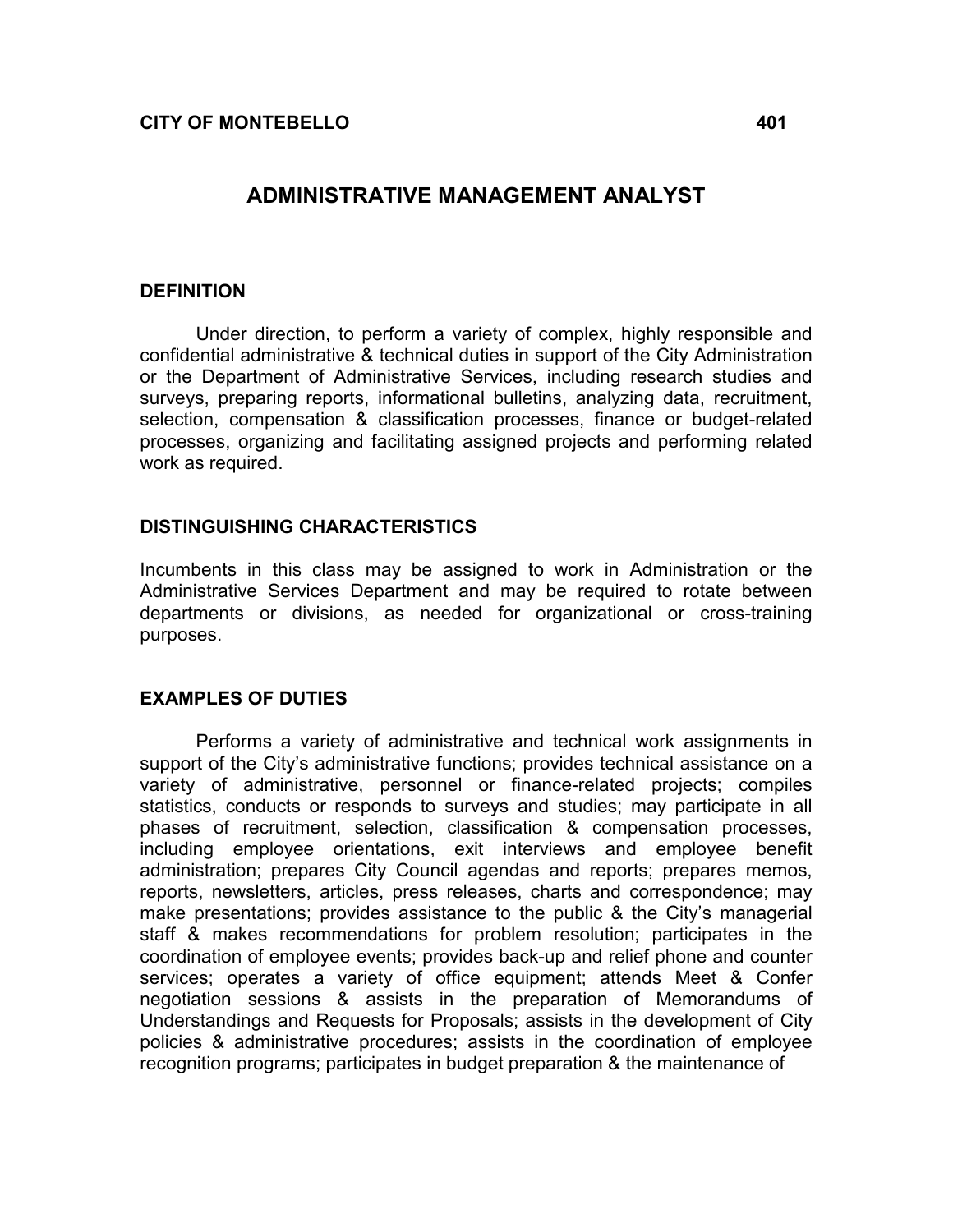# Administrative Management Analyst

# EXAMPLE OF DUTIES (cont.)

the City's Table of Organization charts; represents assigned department at meetings and attends workshops, seminars and conferences; may be required to attend City Council & Civil Service Commission meetings; may perform supervisory duties, as assigned.

## Employment Standards

Knowledge of:

- Modern principles, practices, and techniques of public administration in municipal government or personnel administration.
- Applicable City, State, and Federal laws, rules, and regulations affecting public agency personnel and labor relations procedures.
- Computer applications related to administrative, financial or personnel use.
- Research methods and procedures.
- Principles and practices of effective public relations and customer service skills.
- Mathematical operations including basic statistics.
- Principles and procedures of record keeping.

And

Ability to:

- Perform a variety of administrative, personnel or finance-related technical work and assignments.
- Respond to requests and inquiries for information regarding policies and procedures.
- Work with a variety of computer programs, skillfully using computer and software applications and other standard office equipment.
- Maintain confidentiality and employee privacy in personnel matters.
- Prepare a variety of reports and presentations.
- Interpret, explain, apply and enforce a variety of laws, rules, regulations, policies, practices, benefits and memoranda of understanding to City staff and the public.